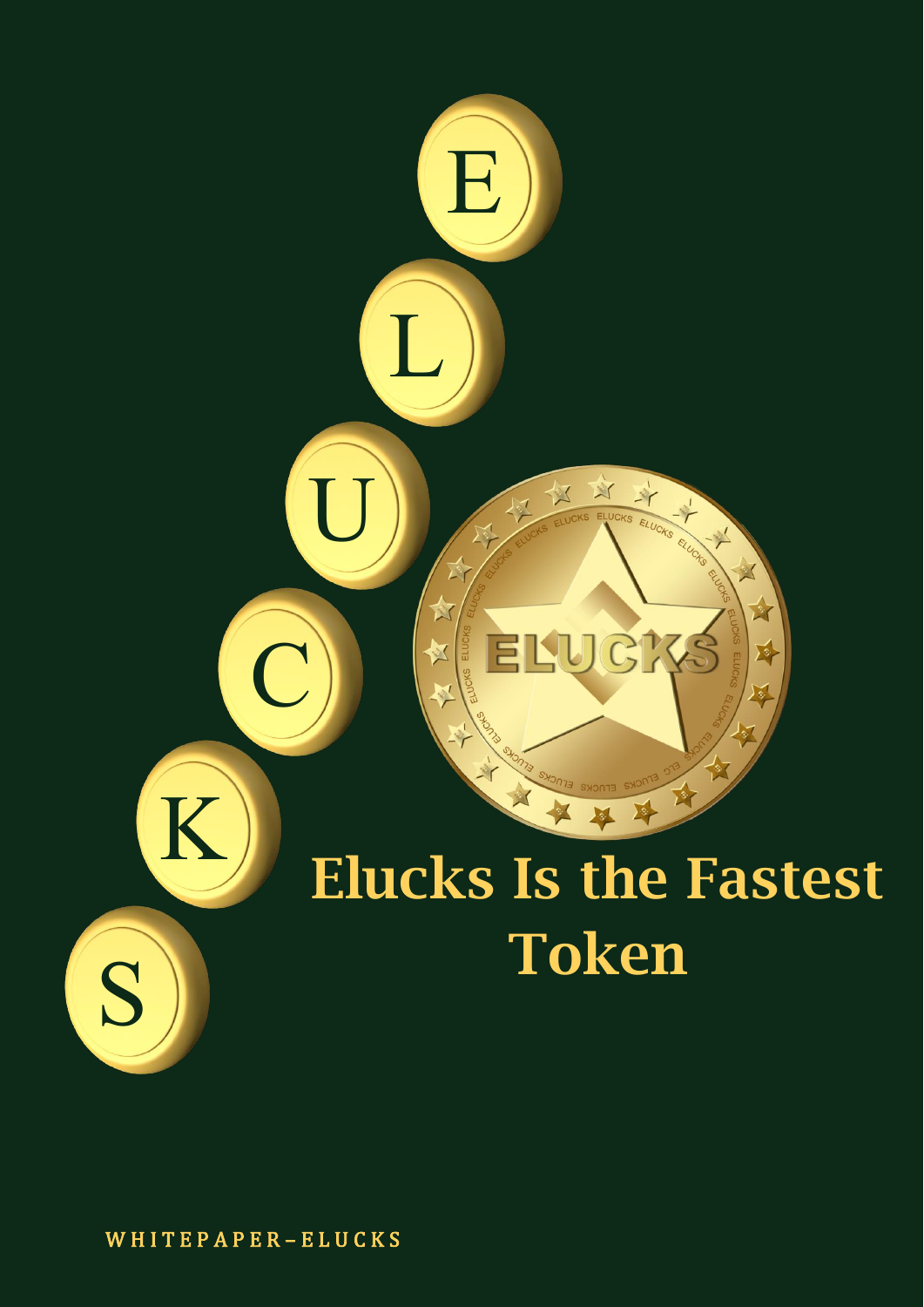#### **Index**

- ❖ Abstract
- ❖ Introduction of ELUCKS
- ❖ Enter Blockchain
- ❖ Development Team
- ❖ Benefit of Cryptocurrency
- ❖ Mission & Vision
- ❖ Security Elements
- ❖ Why Choose ELUCKS?
- ❖ Tokonomics
- ❖ Roadmap
- ❖ Community
- ❖ Legal Disclaimer
- ❖ Thank You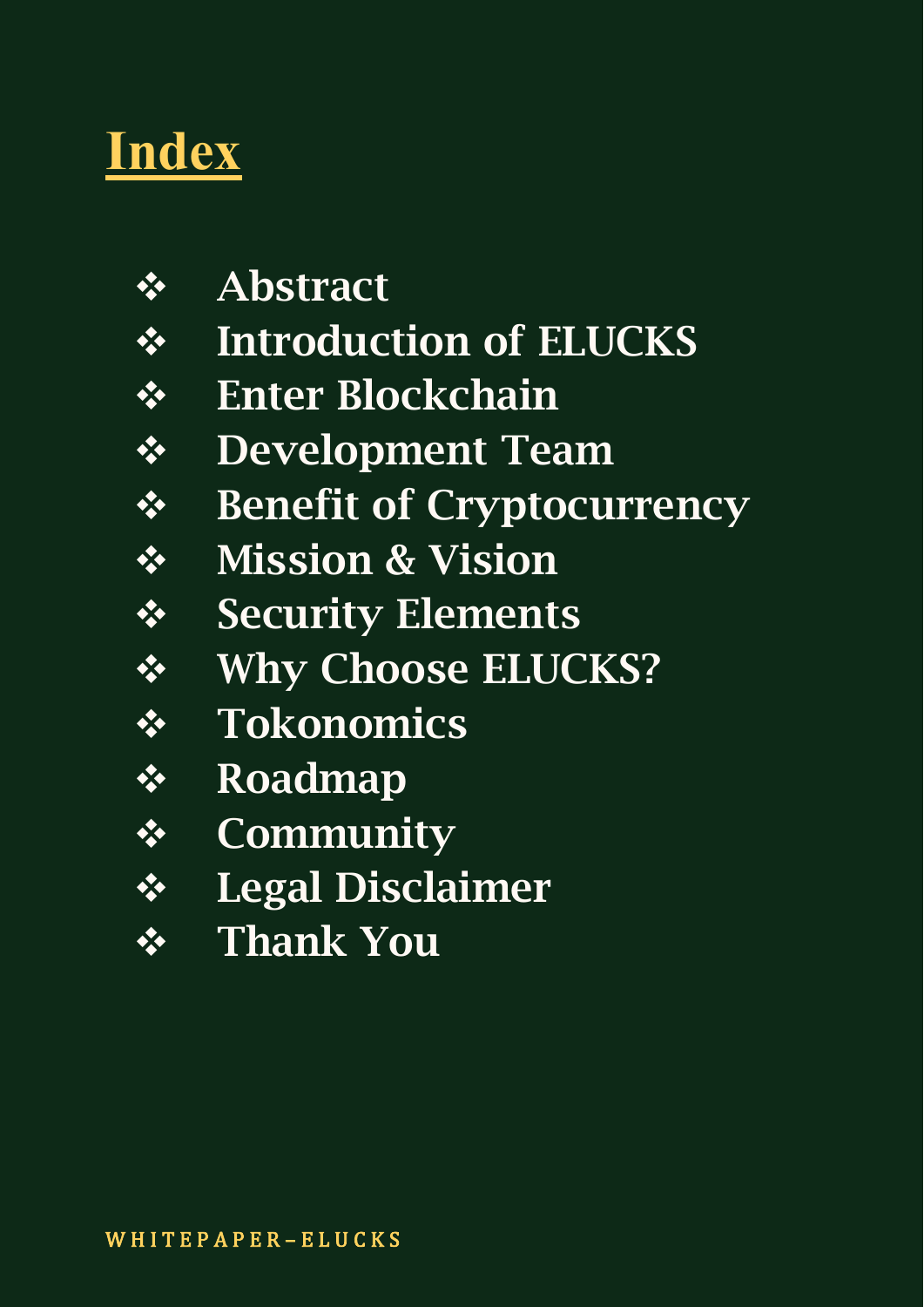#### **Abstract**

Token known as Elucks have initially 100 Cr with 18 digit precision. 60 CR Coin (ELUCKS) will be in market circulation where 40 CR Coin will be used by Platform for system Maintenance and promotional things. Our product offering will continuously be expanded and upgraded based on the input we receive from our users and our own extensive market analysis. BSC is a blockchain-based decentralized platform that aims to build a free, global digital content Entertainment system with distributed Blockchain Technology, and allows easy and Cost-effective sharing of digital content. This create secure lending environment where the lender receive a high yield interest rate annually (Apy) paid of staking.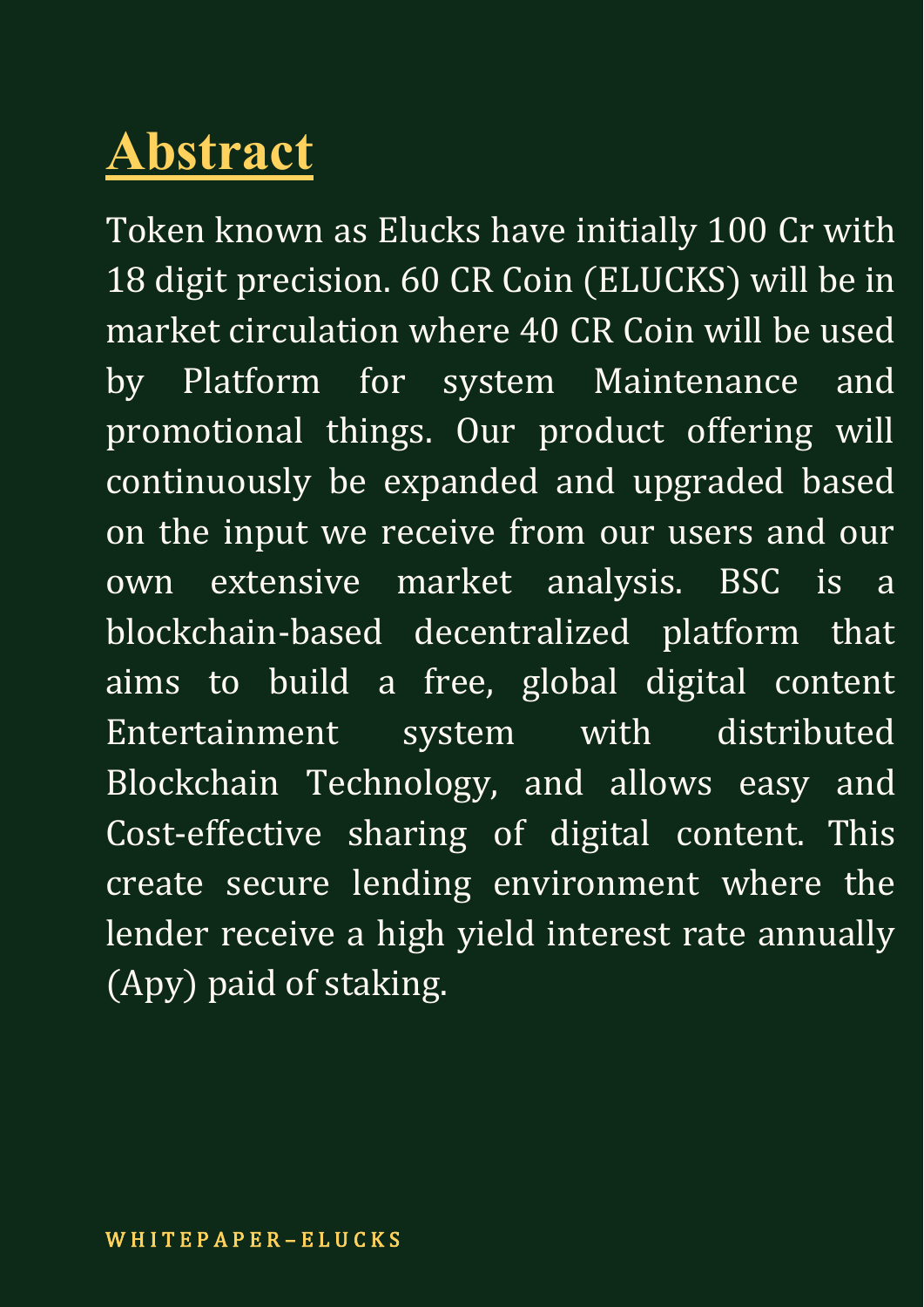### **Introduction of ELUCKS**

A deflationary asset and stable token with dumping protections and monetary incentives for holding is the goal of ELUCKS Coin. It is a utility token. Additional burns and reward systems, such as yield farming/staking, airdrops, and NFT drops, are being considered and will be implemented into the Tokenomics of ELUCKS Coin. Elucks Coin Network plans on becoming a blockchain enterprise specifically designed for global payments. ELUCKS COIN is a fully decentralized ecosystem with peer-to-peer transactions developed on the Binance Smart Chain (BSC). ELUCKS initially run on the BSC blockchain with BEP 20 Standard but it is going to become the native coin of the ELUCKS.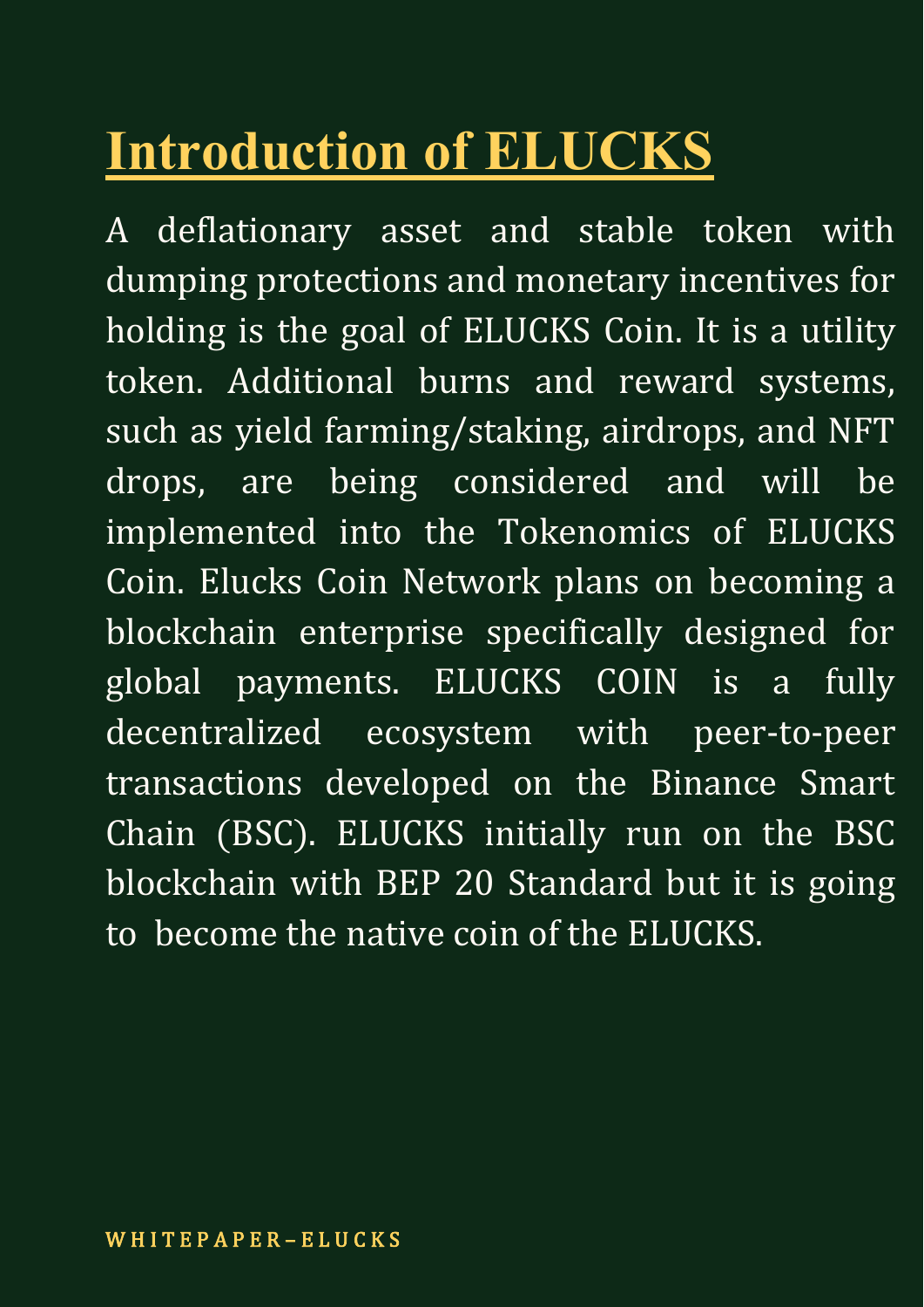#### **Enter Blockchain**

Blockchain is a secure record of every single Transaction made using a Cryptocurrency. Verified transaction is added to the blockchain as part of the mining process. In banking, this done with ledger which track the flow of money through accounts. While it's possible to buy cryptocurrency all you need is a digital wallet as part of a free app or a cryptocurrency tax software-finding places that will accept it, the variable transaction Charges and volatile exchange rates make buying and selling with it difficult. Binance Smart Chain (BSC) is best described as a blockchain that runs in parallel to the Binance Chain.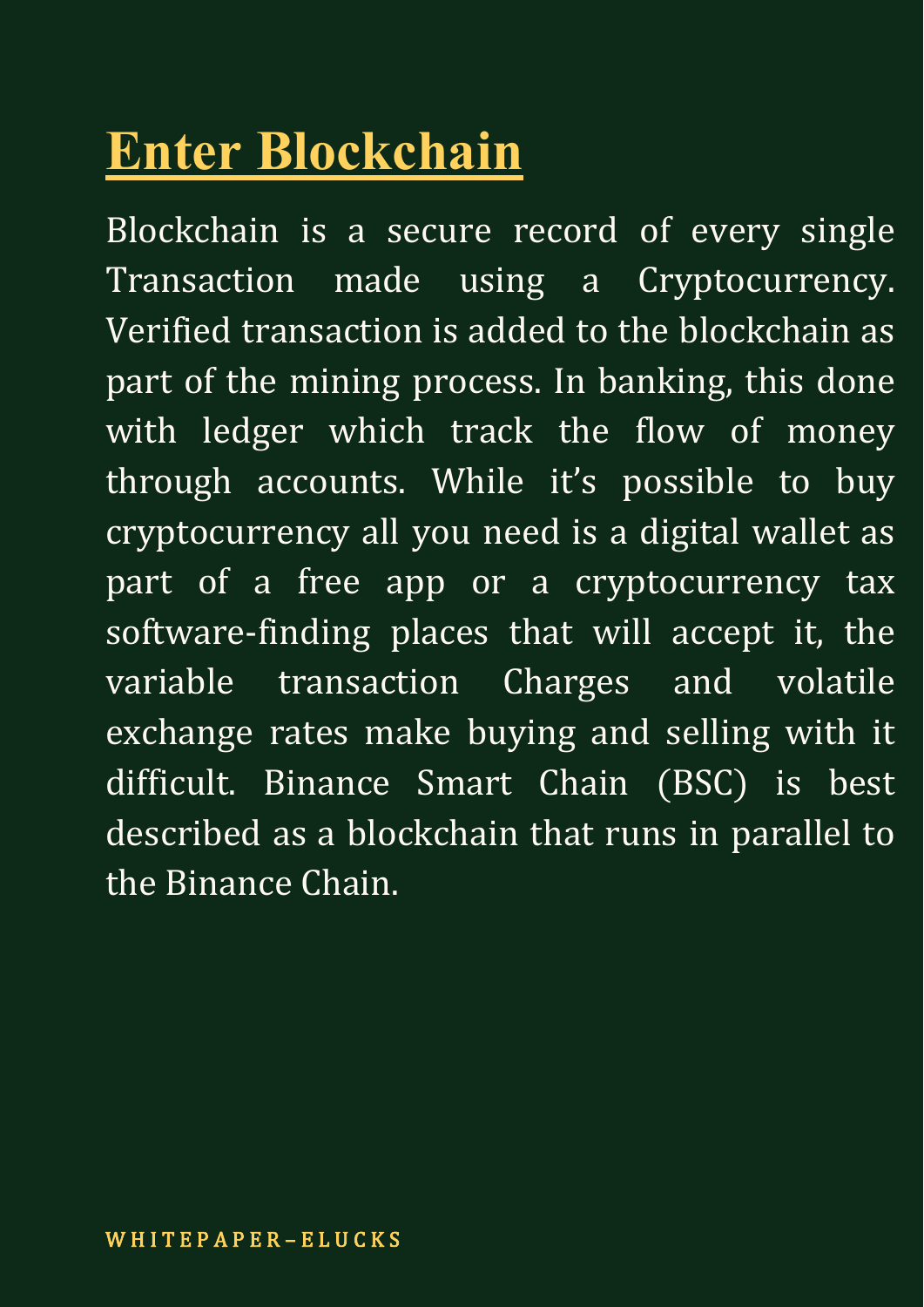#### **Development Team**

The group is completely dedicated to the Improvement and age of the a companying for ELUCKS. Software development teams work Together to build a technical project or product. ELUCKS Every person on the development team plays a part in making this happen and should be held Accountable for their work. The group is completely dedicated to the Improvement and age of the Platform. The system runs smoothly across the Globe while providing fool proof data security. Thanks to Blockchain infrastructure, every single node in the system has its own unique identity. Blockchain technology increases the security and speeds up the exchange of information in a way that is cost-effective and more transparent.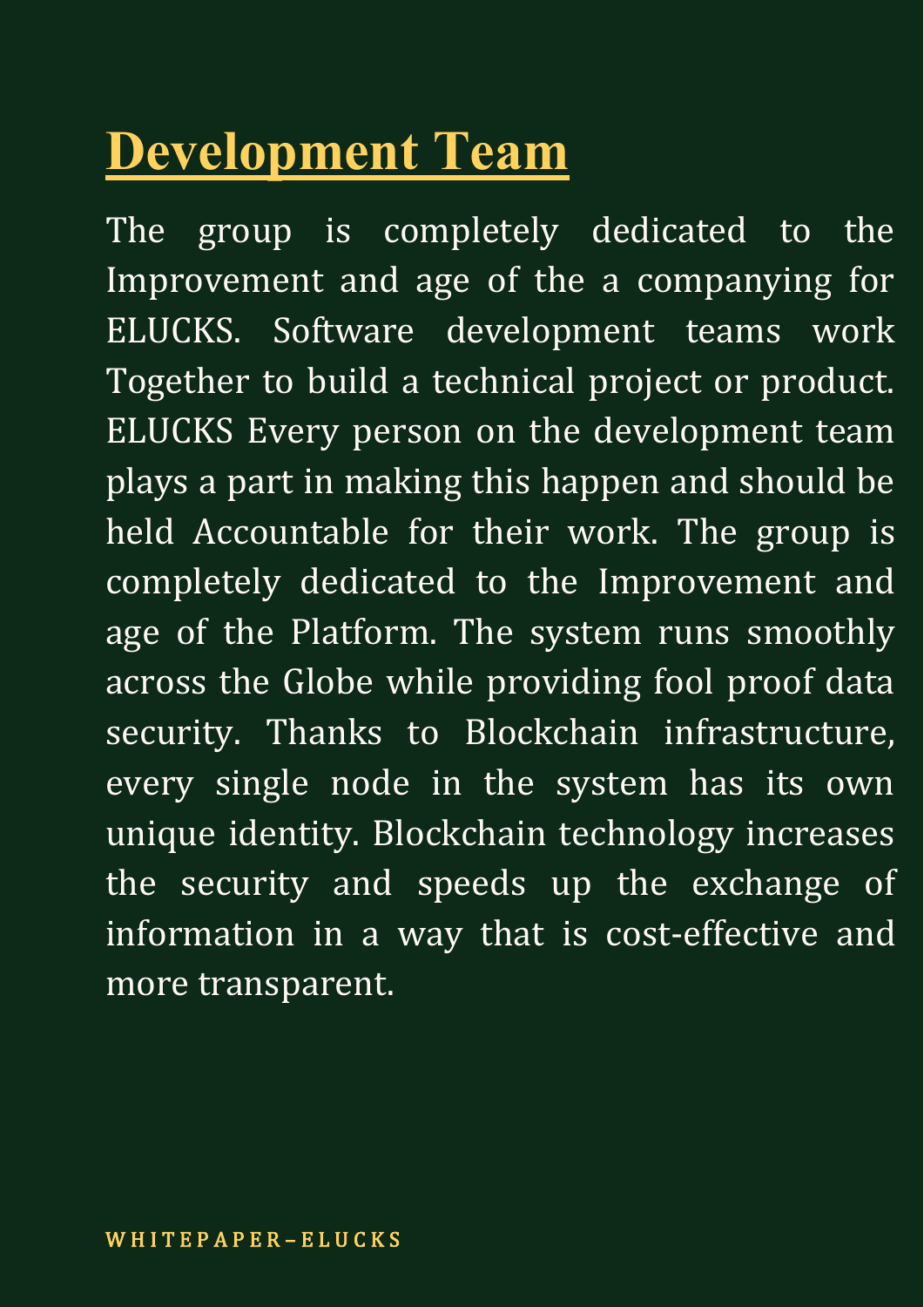#### **ELUCKS Token Group**

- Managers/Fund managers.
- An outstanding ecosystem.
- Experienced management experts.
- Graphic designers.
- Monetary Experts.
- Economists Blockchain developers.
- Programming professionals.
- Technology experts and vendors.
- Digital media specialists
- AI & ML Experts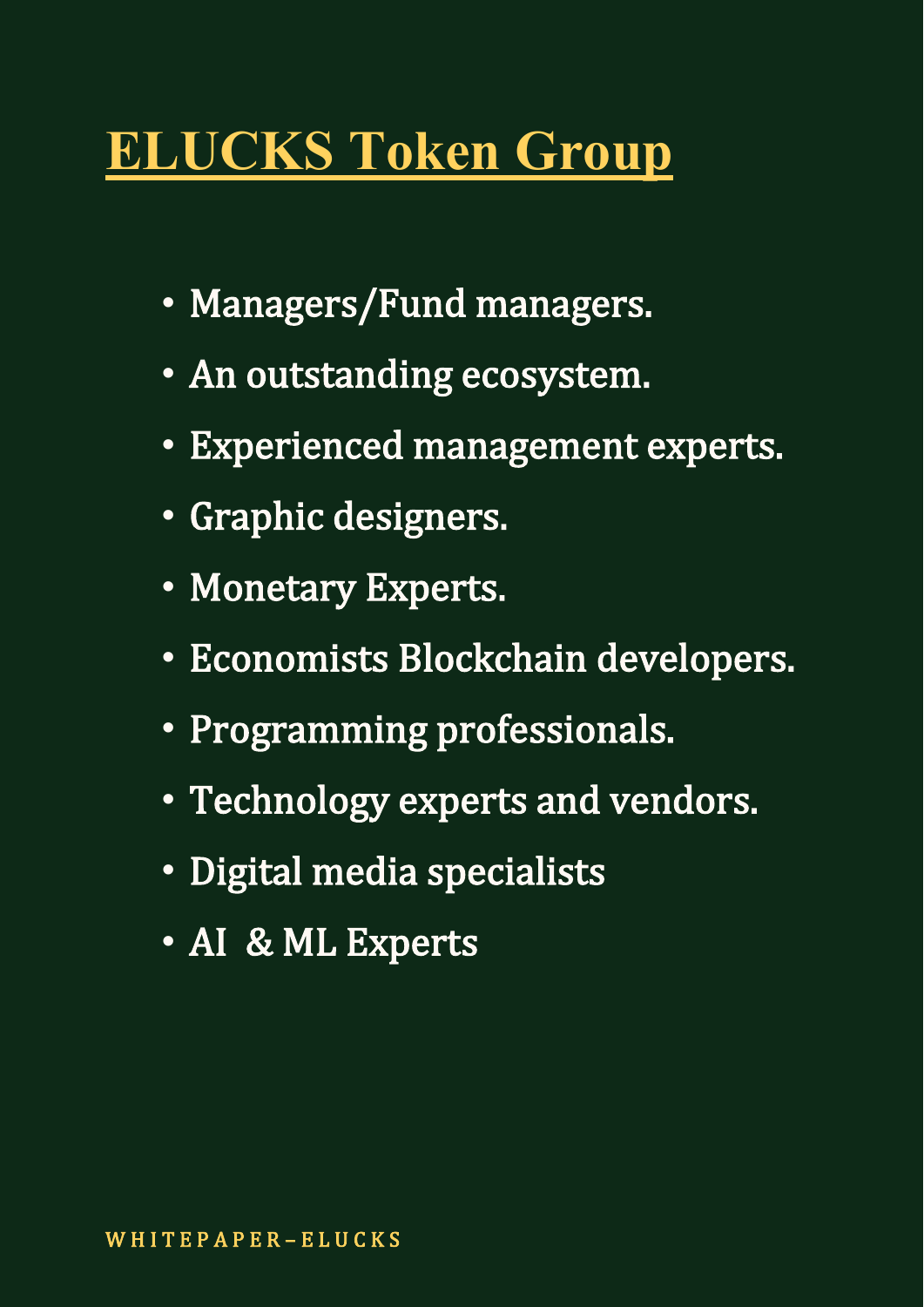#### **Benefit of Cryptocurrency**

- $\sqrt{}$  Easy Transaction
- ✓ Asset Transfers
- ✓ More Confidential Transaction
- ✓ Low Transaction fees
- ✓ Greater Access to Credit
- ✓ Individual Ownership
- $\sqrt{\phantom{a}}$  Adaptability
- $\sqrt{\phantom{a}}$  Strong Security
- ✓ Potential to help the "Unbanked"
- ✓ Easier International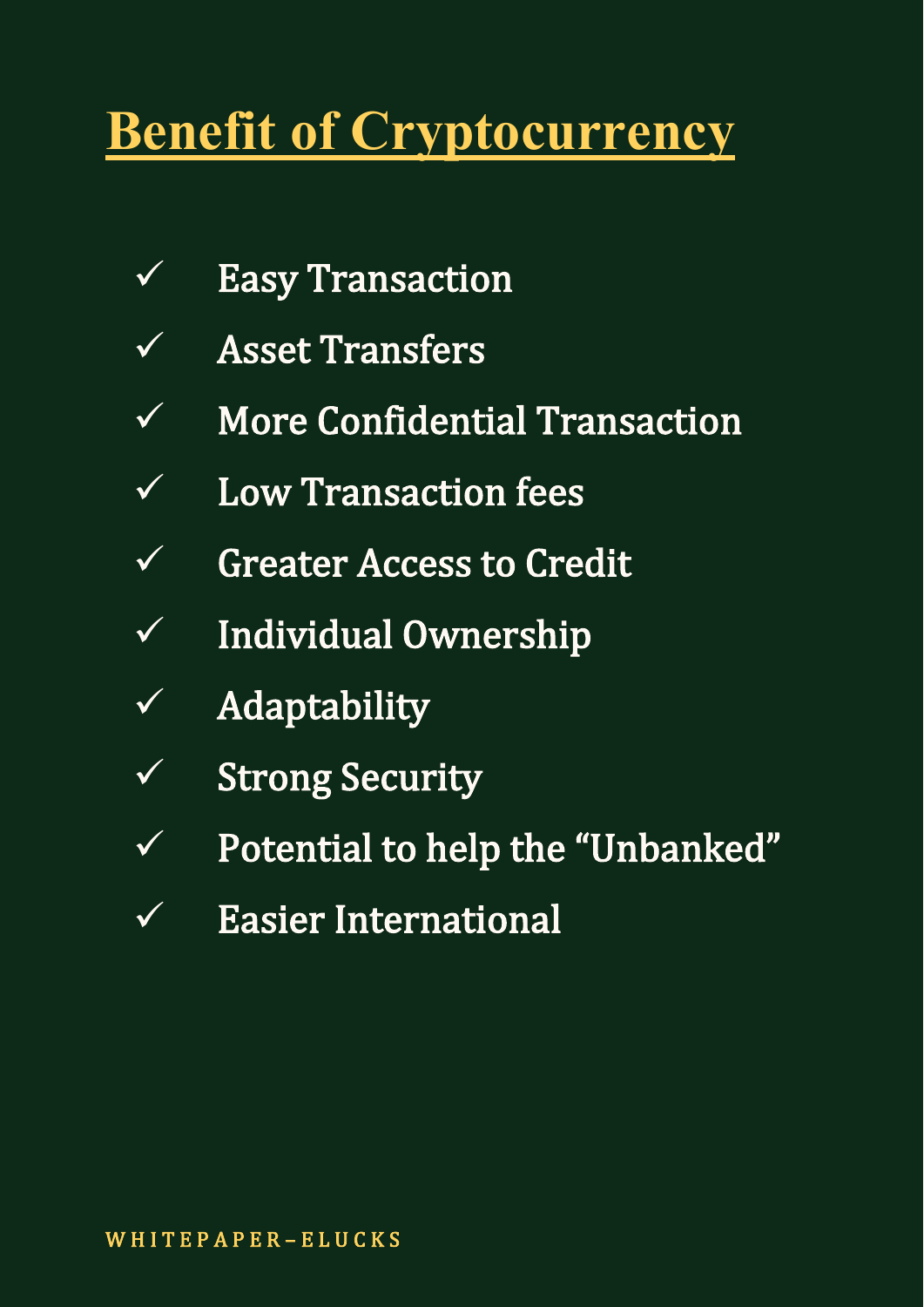### **Mission & Vision**

#### **Mission**

We believe that Decentralization holds the key to empowering people around the world to safeguard their rights, and that we are helping the world to move in this direction by accelerating the transition to adopting cryptocurrency.

#### **Vision**

In our journey to achieve this vision, we are redefining how money is being moved, spent and invested in Elucks by designing beautiful, simple and useful financial services that have a lasting, positive impact on people's lives.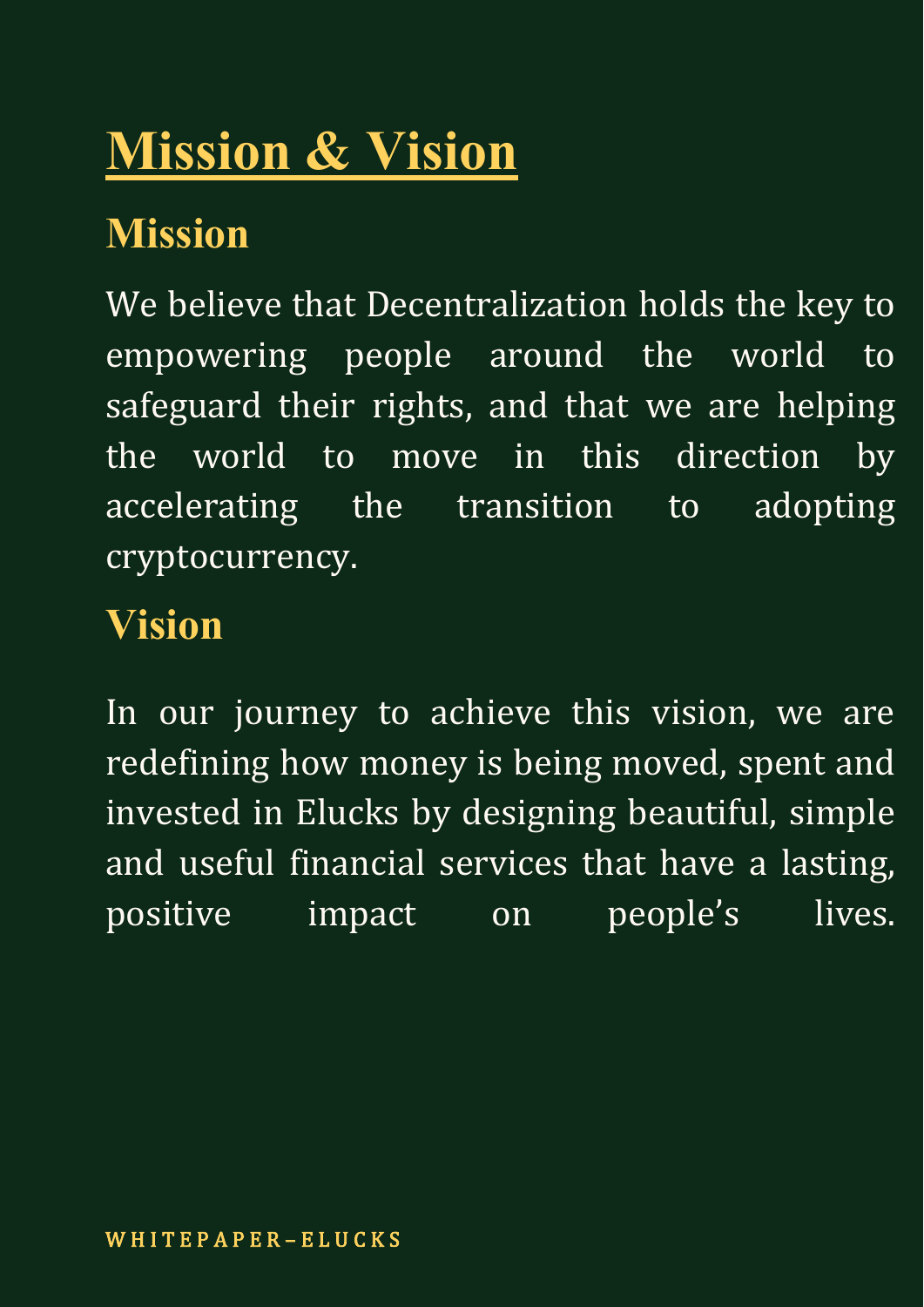### **Security Elements**

Our security mechanism is equipped with advanced safety features that will cover all risks or attacks currently present. In a quest to enable wide-scale adoption of digital assets trading, the ELUCKS Community Exchange has been developed with a prioritized focus on its security standards. Security is the most important facet of any financial product.

- Protection
- Multigeniture
- Hardware
- Storage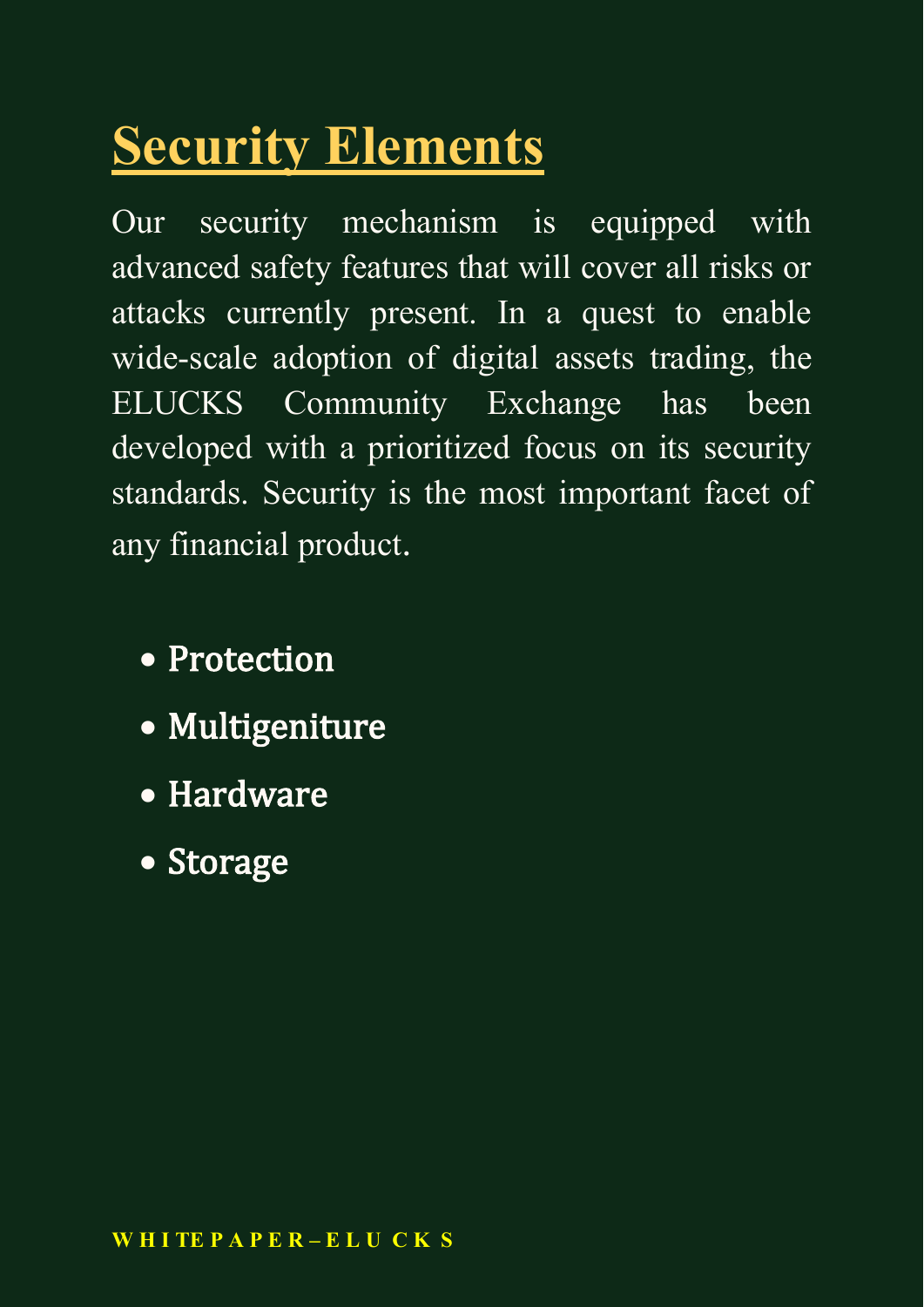# **Why Choose ELUCKS?** Community Driven

Making money is good, but making money together is even better. We choose to share our success with the world to enhance the living standards of communities, your families, and your bank accounts.

#### **Transparency**

ELUCKS will increase transparency in transactions by providing detailed and real-time logs of all transactions. We will be as transparent as possible while remaining competitive.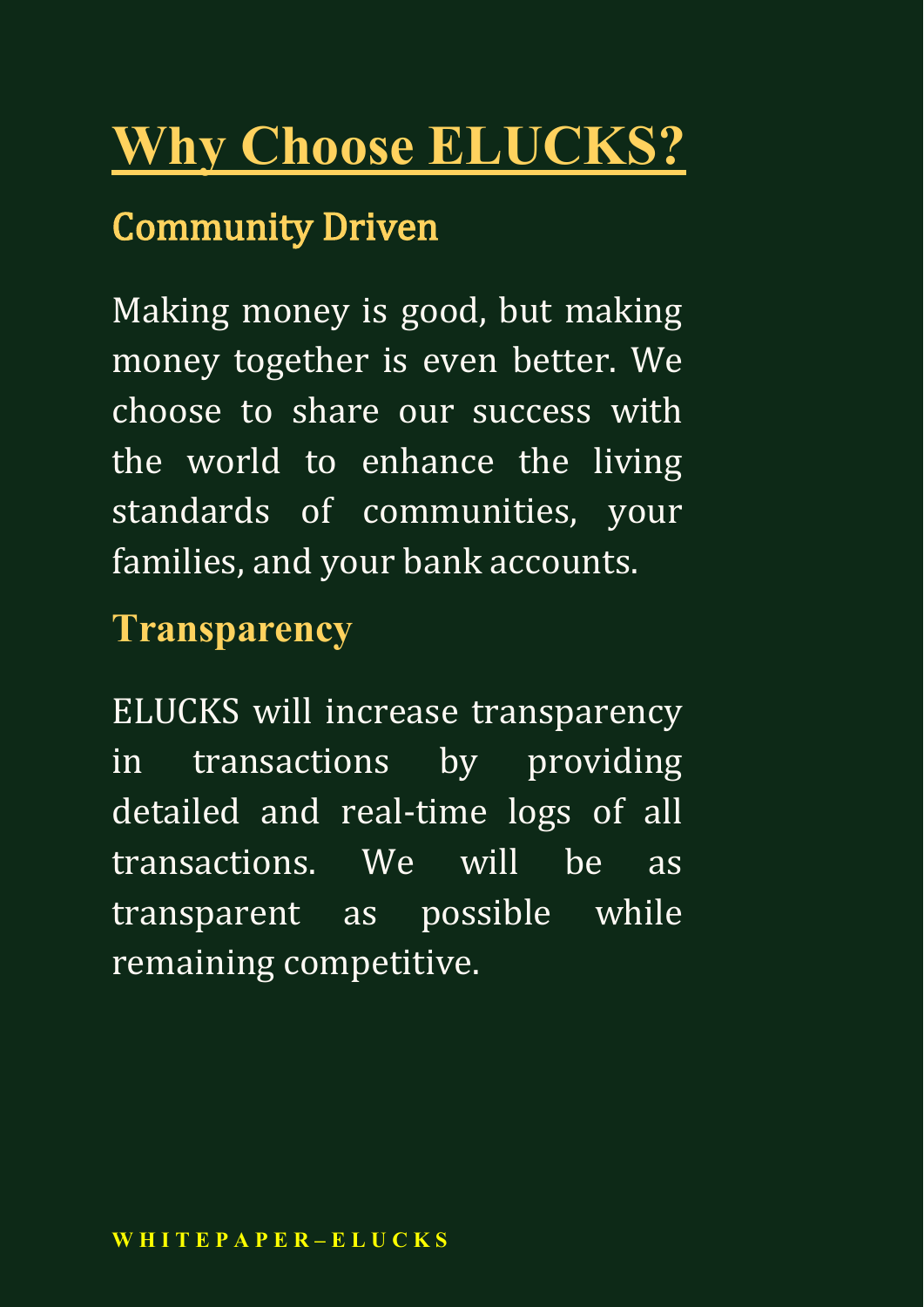### Tokonomics

| <b>Token Name</b>        | <b>ELUCKS</b>      |
|--------------------------|--------------------|
| <b>Token Symbol</b>      | <b>ELUX</b>        |
| <b>Token Supply</b>      | <b>100 CR</b>      |
| <b>Token Circulation</b> | <b>60 CR</b>       |
| <b>Token Allocation</b>  | <b>40 CR</b>       |
| <b>Token Precision</b>   | 18                 |
| Token URL                | https://elucks.io/ |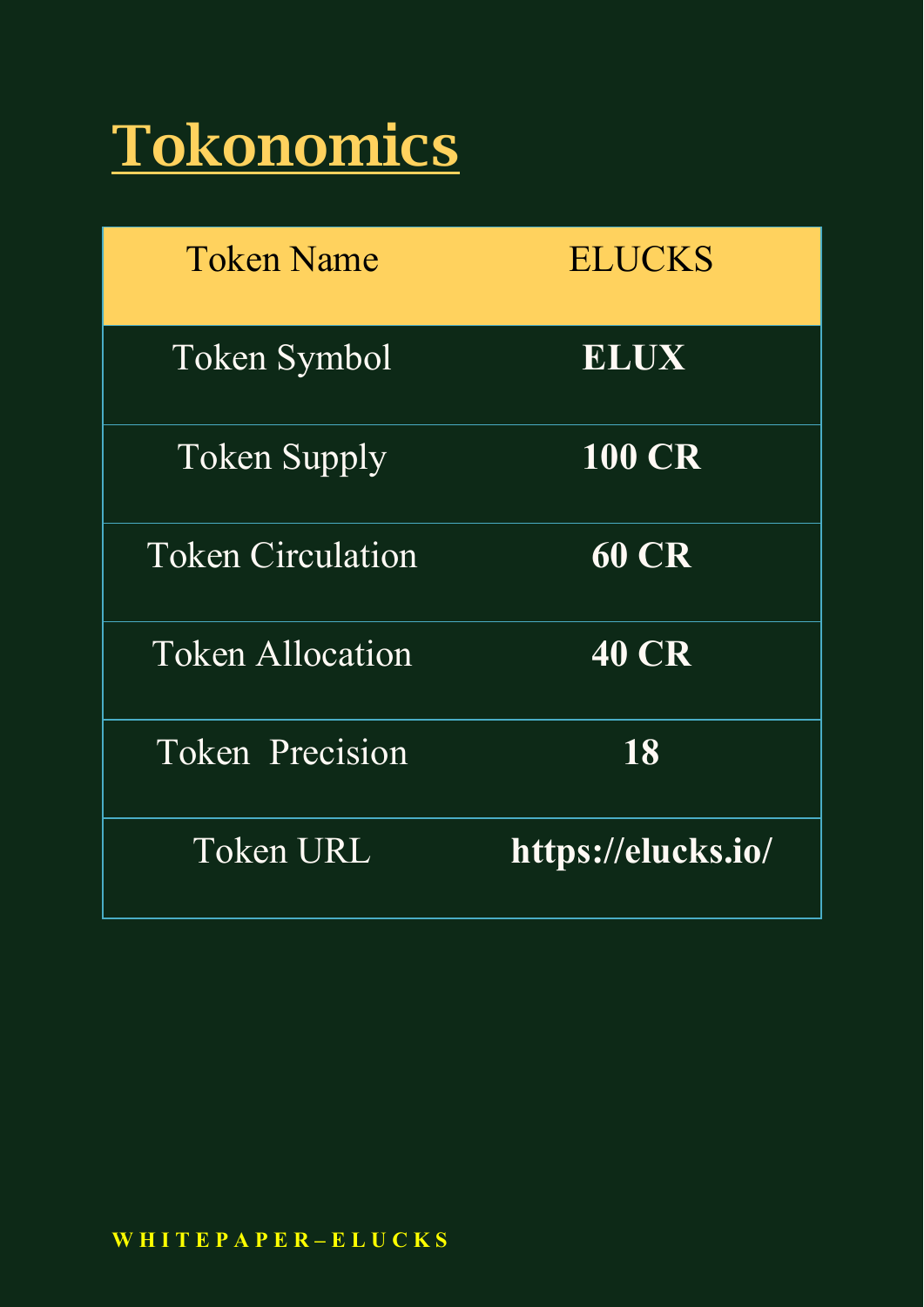#### **Roadmap**



**Binance, Exchange Listing** 

#### **W H I T E P A P E R – E L U C K S**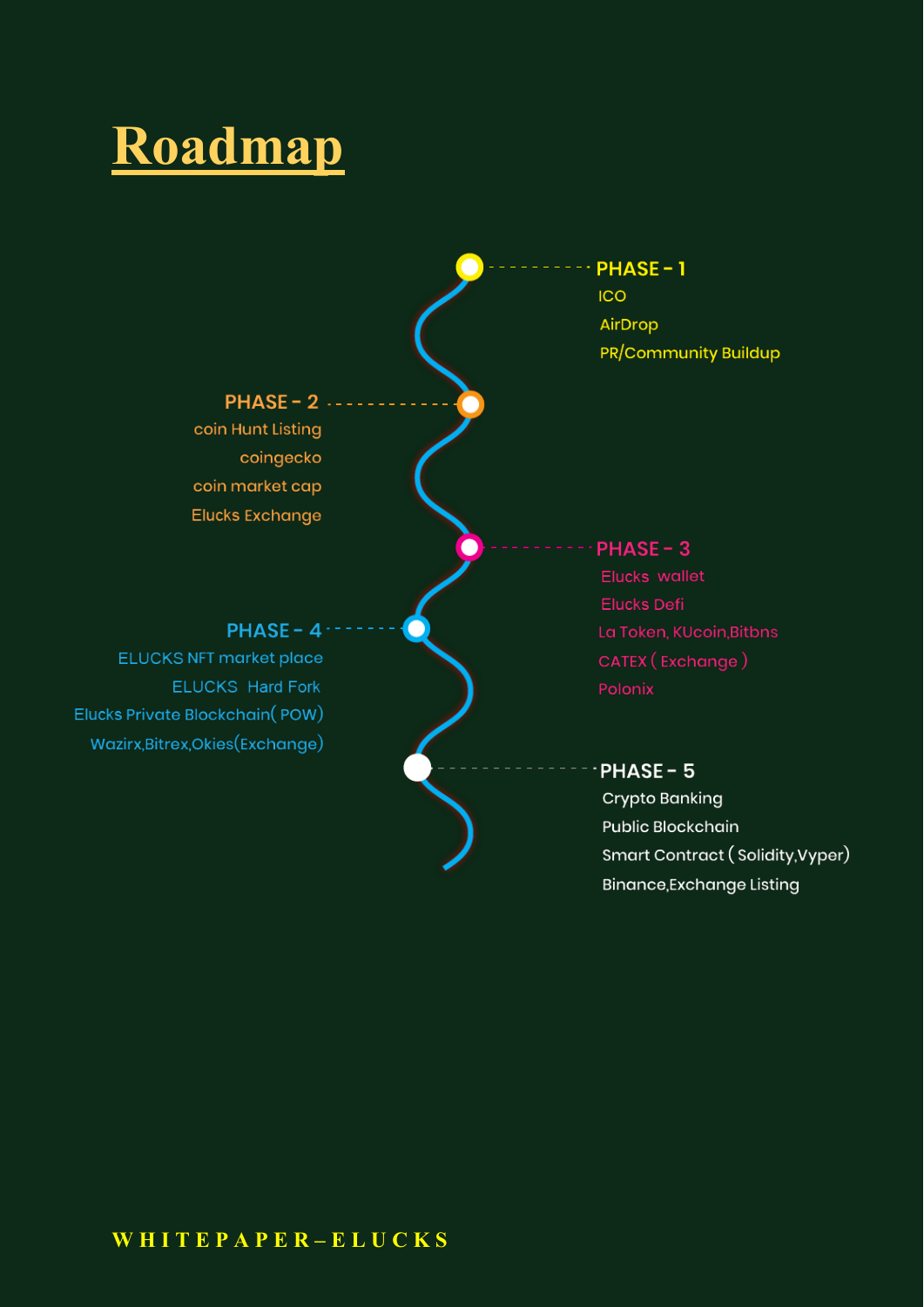#### **Community**

Here we maintain some technology that we are using in developing system. ELUCKS community has been decide use various and Binance Smart Chain to building all system for Smooth and faster performance. Our community keeps growing every day. Please join our social platforms to get updates. Our short- and medium-term objectives are to create the best platform in the market. We believe we can Accomplish this feat by developing a decentralized platform which is a unique blend of Modern Blockchain Technology.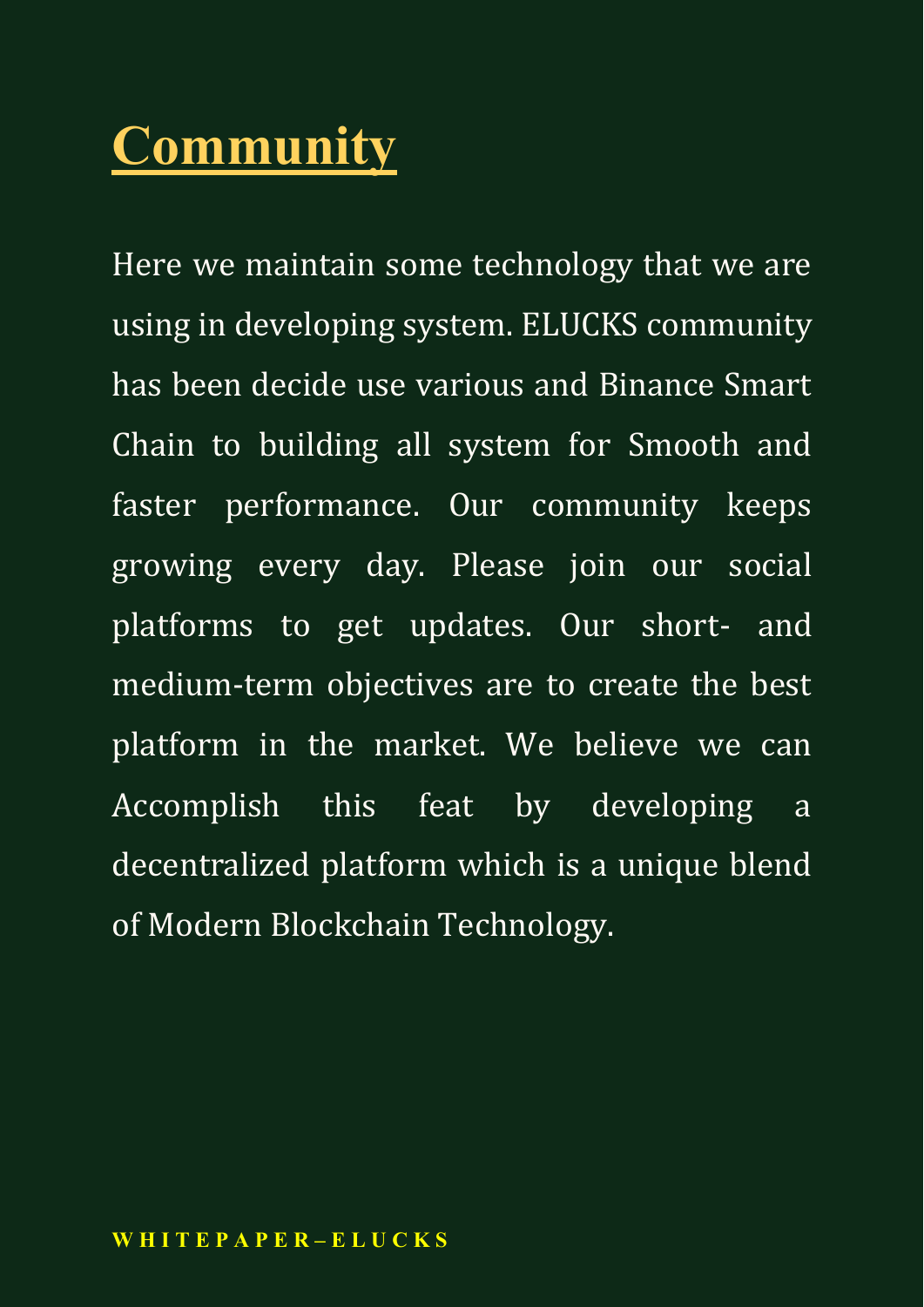#### **Legal Disclaimer**

The objective here is to offer descriptive information to those with the sole intention of acquiring and holding ELUCKS Coin. This White Paper is Documented with the intent to introduce ELUCKS Community and its Product offerings and the ELUCKS Coin to prospective token holders in relevance with the proposed ICO and on-going development plans. The whitepaper is provided on an "as is" basis without any warranties of any kind regarding the whitepaper and/or any content, data, materials, and/or services provided on the whitepaper. The reader of the whitepaper agrees to arbitrate any dispute arising from or in connection with the whitepaper this disclaimer.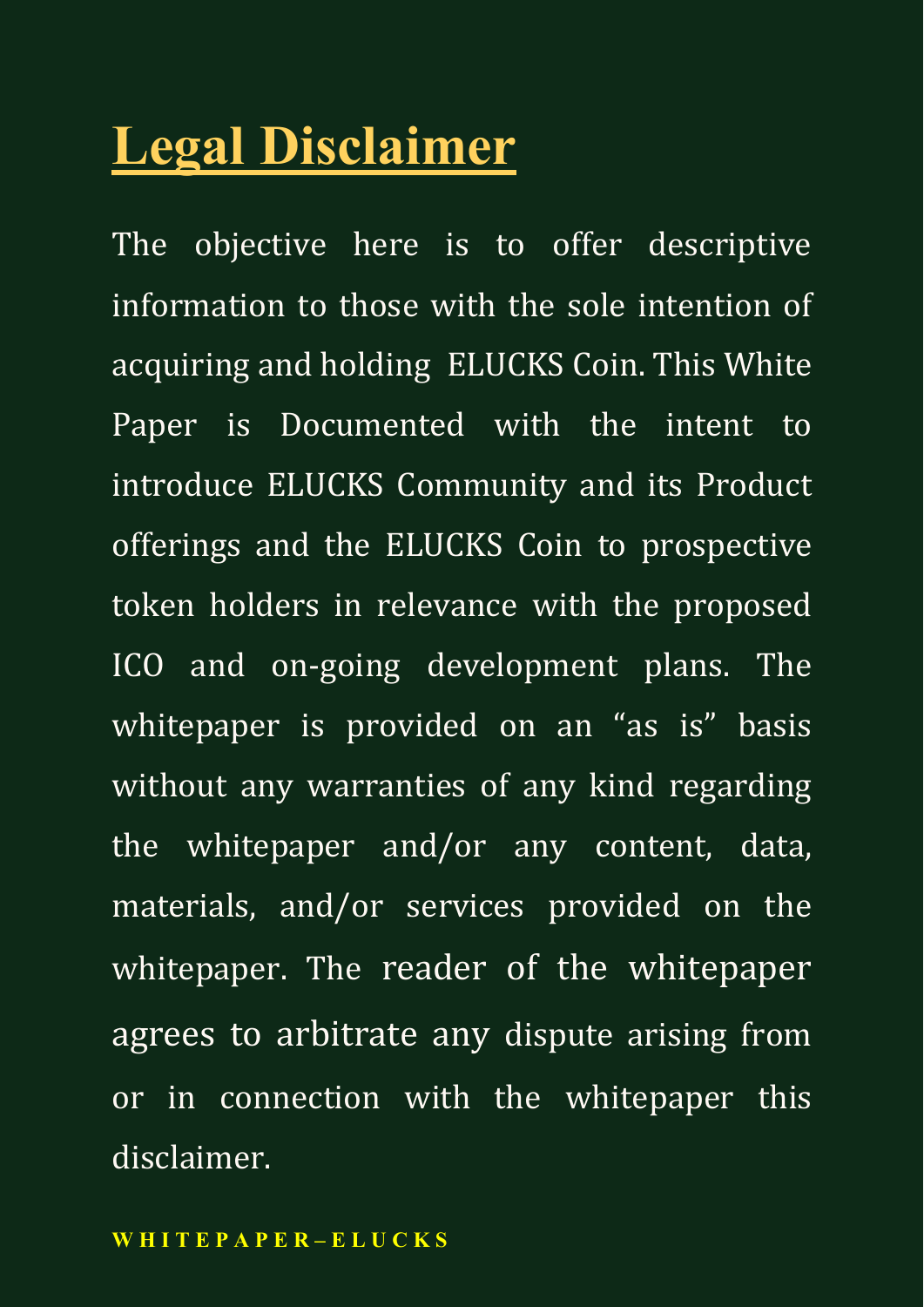Elucks confers no rights other than those said in this document and Tokens are not securities.

The Token sale is not being offered to the citizens / companies/organizations of the country where the use of transactions or investments in digital tokens are prohibited by law